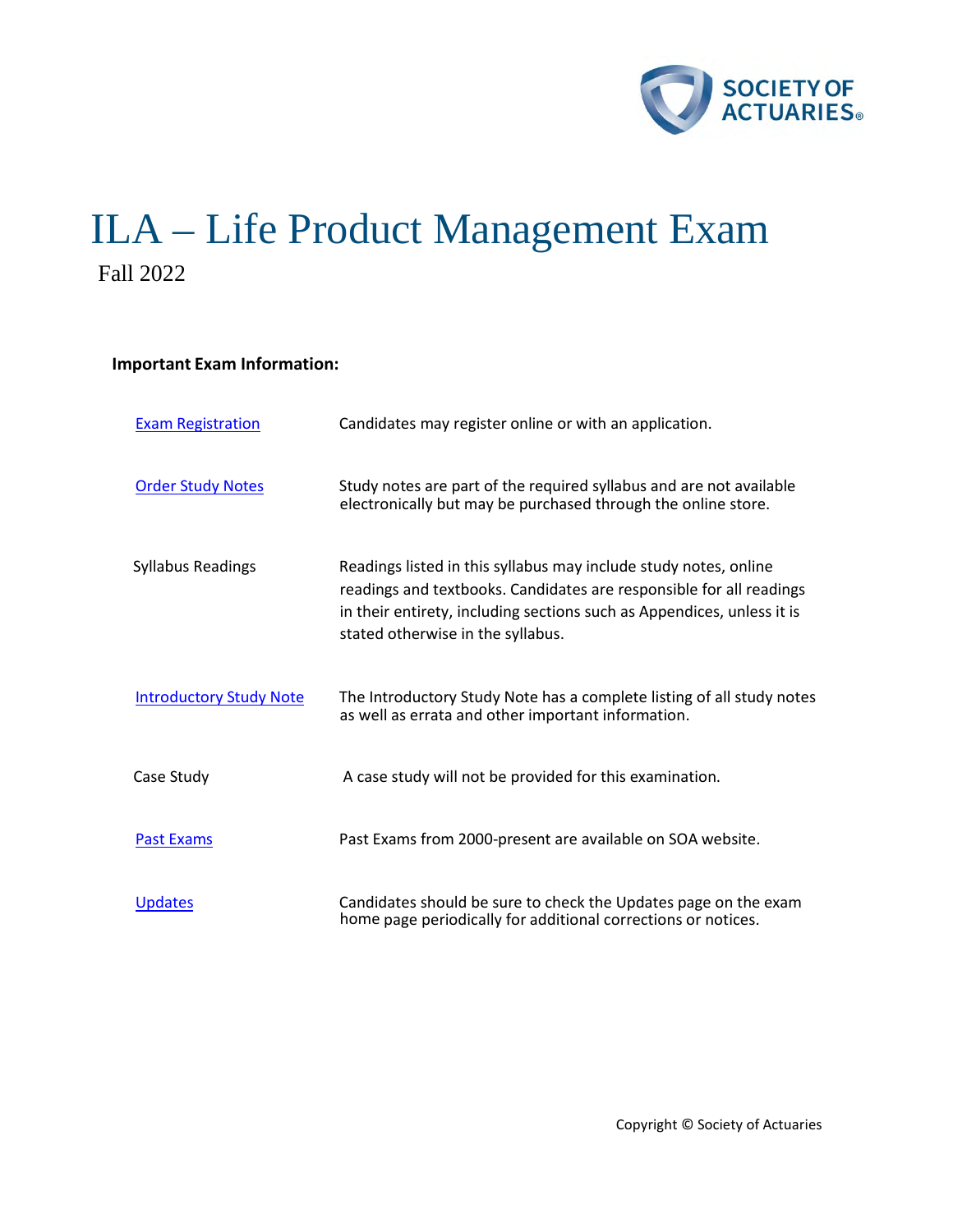# 1. **Topic: Product Design, Pricing and Assumptions**

## **Learning Objectives**

The candidate will understand the designs and risks of the common life and annuity products and features, as well as the methods and metrics used to design and price these products.

#### **Learning Outcomes**

The Candidate will be able to:

- a) Describe the designs of the common life and annuity products and evaluate their associated features and inherent risks
- b) Describe and evaluate methods and metrics used to design and price these products, and assess their profitability
- c) Describe and assess insurance and annuity distribution approaches and the impact of emerging technologies
- d) Describe and evaluate the impact of VM-20 on pricing
- e) Describe considerations and practices related to "Lapse-Supported" insurance
- f) Describe methodologies, approaches, considerations and tools related to the Underwriting function
- g) Describe methodologies and considerations used in the regulation of nonforfeiture practices
- h) Describe and evaluate the product development environment and cycle
- i) Describe and apply the principles of "Macro-Pricing" ("Project Based Analysis" vs. "Unit Based Pricing")
- j) Describe the operation of Life Acceleration Riders and their role in meeting market needs
- k) Describe what is meant by Life Settlements and assess their impact on insurance product pricing/management
- l) Describe and apply the principles of "Risk-Based Pricing"
- m) Describe how predictive analytics can be used in life and annuity pricing applications
- n) Describe and apply the requirements of applicable ASOPs on Life and Annuity Product Pricing and Assumptions
- o) Describe how taxes may be treated in a pricing model and the impact of tax reform on life products profitability
- p) Describe and apply methods for pricing term conversions
- q) Describe and evaluate the types of assumptions commonly used in actuarial pricing and product development
- r) Describe and evaluate the role of Behavioral Economics in understanding and modeling policyholder behavior in the life and annuity context
- s) Describe the framework, process, and significant considerations for creating mortality tables. Describe and apply the methods for determining exposures, and considerations for developing select period mortality rates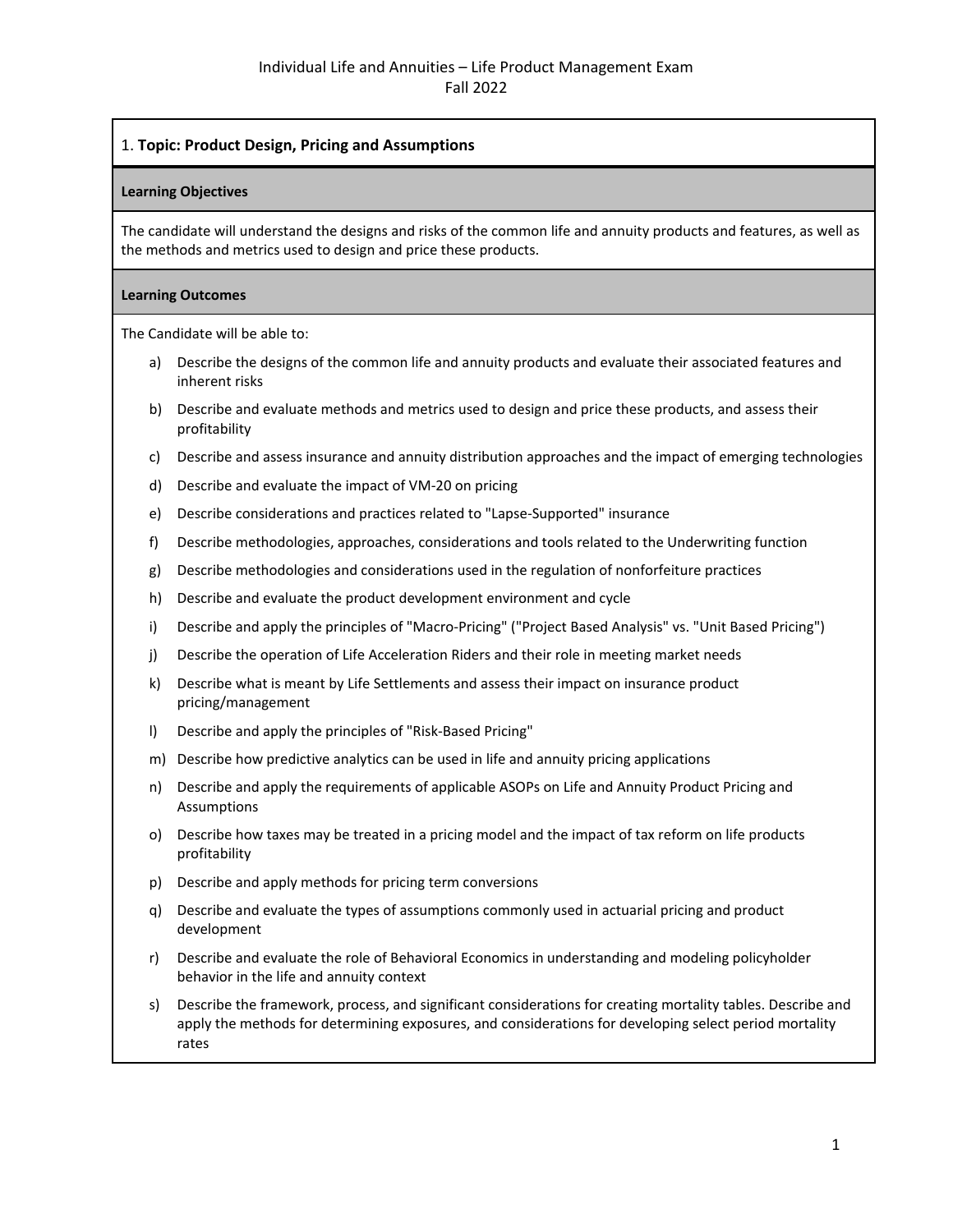# Individual Life and Annuities – Life Product Management Exam Fall 2022

- LPM-107-07: Experience Assumptions for Individual Life Insurance and Annuities
- LPM-121-13: Life Insurance and Annuity Non-forfeiture Practices
- LPM-134-15: Digital Distribution in Insurance: A Quiet Revolution
- LPM-142-16: Malcolm Life Enhances Its Variable Annuities, 2010
- LPM-147-17: Life Insurance: Focusing on the Consumer (excluding Appendices)
- LPM-148-19: Ch. 9 of *Life Insurance Products and Finance*, Atkinson and Dallas
- LPM-149-22: Ch. 11, pp. 499-512 of *Life Insurance Products and Finance*, Atkinson and Dallas
- LPM-150-19: Tax Reform Impacts on Life Insurance Pricing and Profitability, 2018
- LPM-151-19: Transamerica Term Life: Understanding Post-Level Experience
- LPM-152-19: Lapse Supported Insurance Analysis
- LPM-165-20: Life Products and Features
- LPM-166-20: Annuity Product and Features
- LPM-171-21: Excerpts from Ch. 12 and Ch. 18 *Statutory Valuation of Individual Life and Annuity Contracts*, Claire, Lombardi and Summers, 5<sup>th</sup> Edition (sections 12.2 & 12.4 and sections 18.2, 18.3.2 & 18.3.3 only)
- [ASOP 2: Non-guaranteed Charges or Benefits for Life Insurance Policies and Annuity Contracts,](http://www.actuarialstandardsboard.org/wp-content/uploads/2021/12/asop002_204-2.pdf) Sep 2021 (excluding Appendices)
- [ASOP 54: Pricing of Life and Annuity Products,](http://www.actuarialstandardsboard.org/wp-content/uploads/2018/07/asop054_193.pdf) Jun 2018
- [Impact of VM-20 on Life Insurance Product Development,](https://www.soa.org/globalassets/assets/Files/Research/Projects/2016-impact-vm20-life-insurance-product.pdf) SOA Research, Nov 2016, pp. 1-31 (excluding discussion of 20-year term)
- [The Use of Predictive Analytics in the Development of Experience Studies,](https://www.soa.org/globalassets/assets/library/newsletters/the-actuary-magazine/2015/october/act-2015-vol12-iss4-fenton-lombardo.pdf) The Actuary, Oct/Nov 2015, pp. 26- 34
- [Variable Annuity Guaranteed Living Benefits Utilization,](https://www.soa.org/globalassets/assets/Files/resources/research-report/2018/variable-annuity-guaranteed-utilization.pdf) SOA LIMRA Research, 2018, Executive Summary only (pp. 19-32)
- [Predictive Modeling for Life Insurance: Ways Life Insurers Can Participate in the Business Analytics Revolution,](https://www.soa.org/globalassets/assets/library/newsletters/product-development-news/2018/june/pro-2018-iss110-stehno-guszcza.pdf) Product Matters, Jun 2018
- [Macro-Pricing,](https://www.soa.org/globalassets/assets/Files/Edu/edu-2012-c16-1.pdf) Product Development Monograph, pp. 11-41
- [Life Insurance Acceleration Riders,](https://www.soa.org/globalassets/assets/Library/Newsletters/Reinsurance-Section-News/2013/july/rsn-2013-issue76.pdf) SOA Reinsurance News, 2013, pp. 35-38
- [The Response of Life Insurance Pricing to Life Settlements,](https://www.soa.org/globalassets/assets/library/newsletters/product-development-news/2006/september/pdn0609.pdf) Product Matters, Sep 2006
- [Risk Based Pricing Risk Management at Point of Sale,](https://www.soa.org/globalassets/assets/library/newsletters/product-development-news/2009/june/pro-2009-iss-74-lebel-risk.pdf) Product Matters, Jun 2009
- [Life Insurance for the Digital Age: An End-to-End View,](https://www.soa.org/globalassets/assets/Library/Newsletters/Product-Development-News/2017/november/pro-2017-iss108-nayak-abrokwah.pdf) Product Matters, Nov 2017
- [Term Conversions: Pricing and Reserving,](https://www.soa.org/globalassets/assets/Library/Newsletters/Product-Development-News/2017/pro-2017-iss106.pdf) Product Matters, Mar 2017
- [Term Conversions A Reinsurers Perspective,](https://www.soa.org/globalassets/assets/Library/Newsletters/Product-Development-News/2012/june/pro-2012-iss83-zajac.pdf) Product Matters, Jun 2012
- [Term Mortality and Lapses,](https://www.soa.org/globalassets/assets/library/newsletters/product-development-news/2005/august/pdn-2005-iss62-dukes.pdf) Product Matters, Aug 2005
- [Ending the Mortality Table,](https://www.soa.org/globalassets/assets/files/resources/essays-monographs/2005-living-to-100/m-li05-1-ix.pdf) Living to 100 Symposium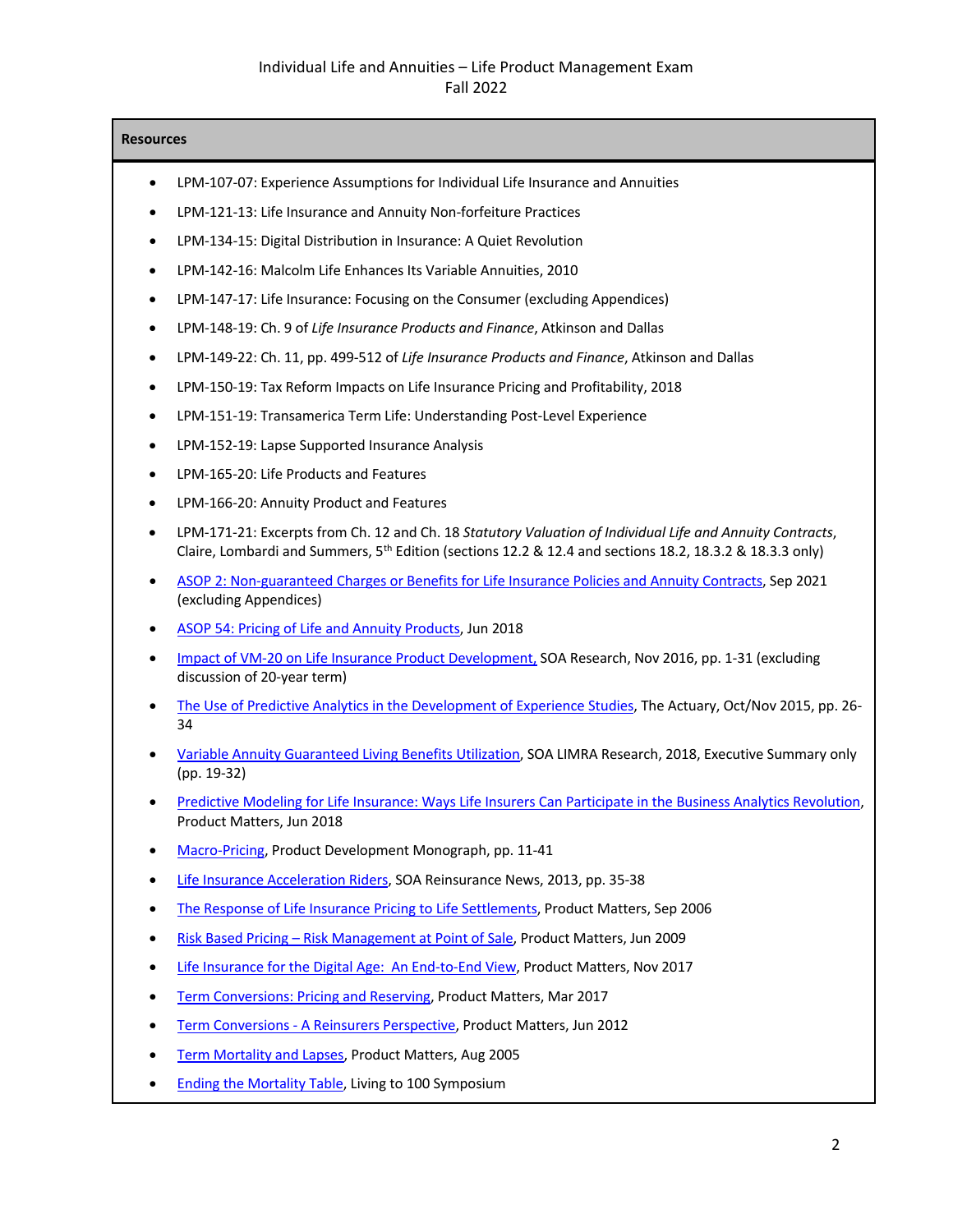- [Post Level Term Experience](http://www.acsw.us/spring14/kueker.pdf) Results, 2014, pp. 21-44
- [Level Term Lapse Rates Lessons Learned Here and in Canada,](https://www.soa.org/globalassets/assets/library/newsletters/product-development-news/2011/october/pro-2011-iss81.pdf) Product Matters, Oct 2011, pp. 11-14
- [Modeling of Policyholder Behavior for Life and Annuity Products,](https://www.soa.org/globalassets/assets/Files/Research/Projects/research-2014-modeling-policy.pdf) SOA, 2014, pp. 6, 9-16 & 19-73
- [Report on Premium Persistency Assumptions Study of Flexible Premium Universal Life Products,](https://www.soa.org/globalassets/assets/files/research/projects/research-premium-persist-assump-report.pdf) May 2012, pp. 9-15
- [Understanding the Volatility Experience and Pricing Assumptions in Long-Term Care Insurance,](https://www.soa.org/globalassets/assets/files/research/projects/research-2014-understanding-volatility.pdf) 2014, pp. 4-46
- [Report on the Conversion Experience Study for the Level Premium Term Plans,](https://www.soa.org/globalassets/assets/Files/Research/research-2016-06-conversion-mortality-study.pdf) 2016, pp. 6-9, 39-40 & Appendix B
- [Long-Term Care Insurance: The SOA Pricing Project,](https://www.soa.org/globalassets/assets/files/static-pages/sections/long-term-care/ltc-pricing-project.pdf) 2016
- [Structured Settlement Annuities,](https://www.soa.org/globalassets/assets/files/resources/research-report/2022/structured-settlements.pdf) SOA Research Institute, Sklar, 2022
- [Pension Risk Transfer in Canada and the U.S.,](https://www.soa.org/globalassets/assets/files/resources/research-report/2022/pension-risk-transfer.pdf) SOA Research Institute, Simmons, 2022
- [Table Development,](https://www.soa.org/globalassets/assets/Files/Research/table-development.pdf) Feb 2018 (excluding Appendices C, D, F, G & H)
- [Standards of Practice, Canadian Institute of Actuaries Actuarial Standards Board,](https://www.cia-ica.ca/docs/default-source/standards/sg010123e.pdf) 2022, Section 1600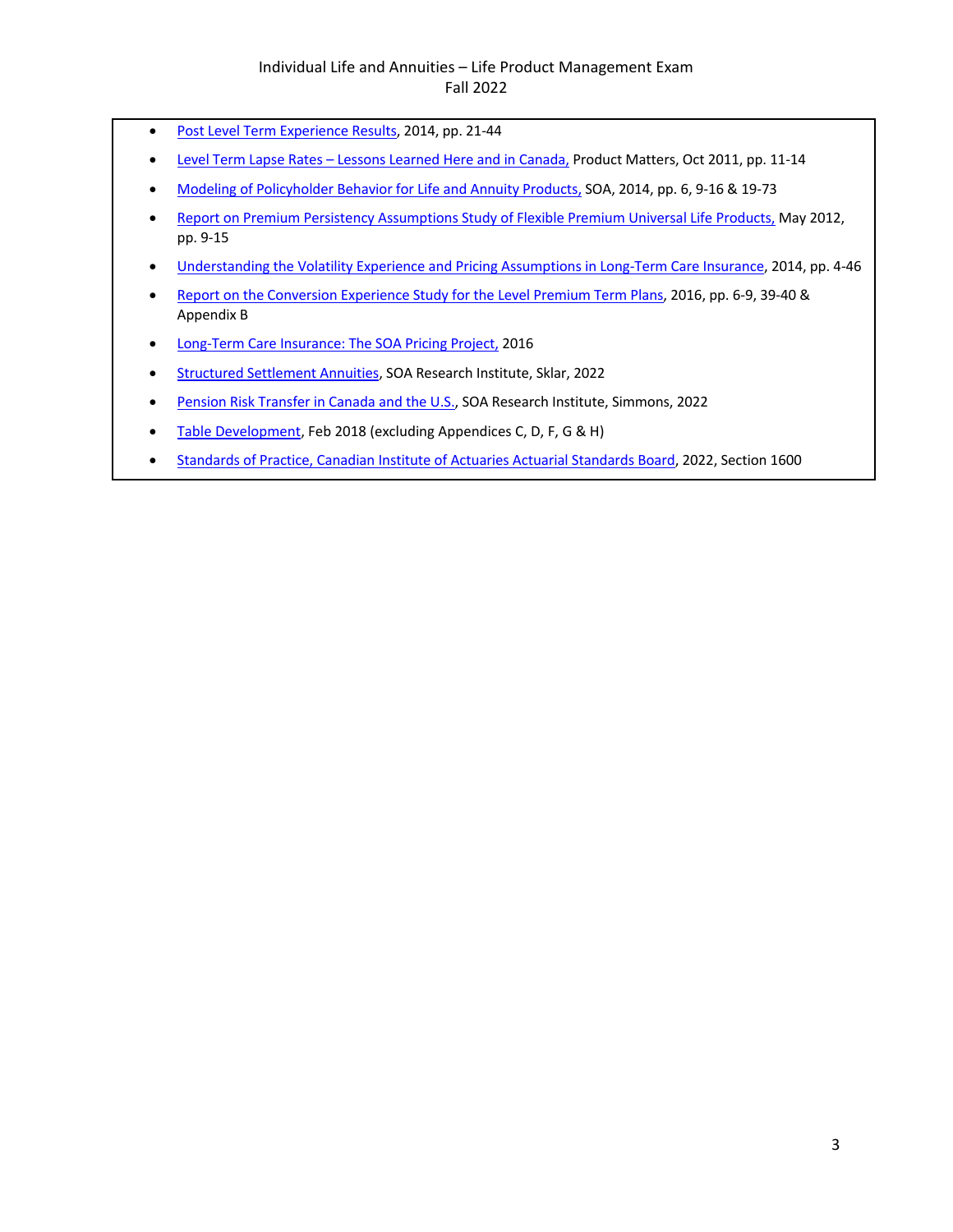# 2. **Topic: Value Creation**

# **Learning Objectives**

The candidate will understand the theory of "Value Creation" for life and annuity products and how to evaluate the patterns of earnings emergence under various regulatory regimes.

# **Learning Outcomes**

The Candidate will be able to:

- a) Describe, evaluate and apply the economic value creation framework
- b) Describe and apply the common profit metrics (IRR, Value of New Business, Embedded Value, ROE) used in pricing insurance products
- c) Describe and evaluate fundamental strategies for enhancing value through active in-force and operational management

- LPM-113-09: Economics of Insurance: How Insurers Create Value for Shareholders, pp. 4-31
- LPM-153-19: Life in-force Management: Improving Consumer Value and Long-Term Profitability
- LPM-155-19: Understanding Profitability in Life Insurance
- [Relationship of IRR to ROI on a Level Term Life Insurance Policy,](https://www.soa.org/globalassets/assets/library/newsletters/product-development-news/2013/june/pro-2013-iss86-stuenkel.pdf) Product Matters, Jun 2013, pp. 18-21
- [Evolving Strategies to Improve Inforce Post-Level Term Profitability,](https://www.soa.org/globalassets/assets/library/newsletters/product-development-news/2015/february/pro-2015-iss91-hrischenko.pdf) Product Matters, Feb 2015, pp. 23-29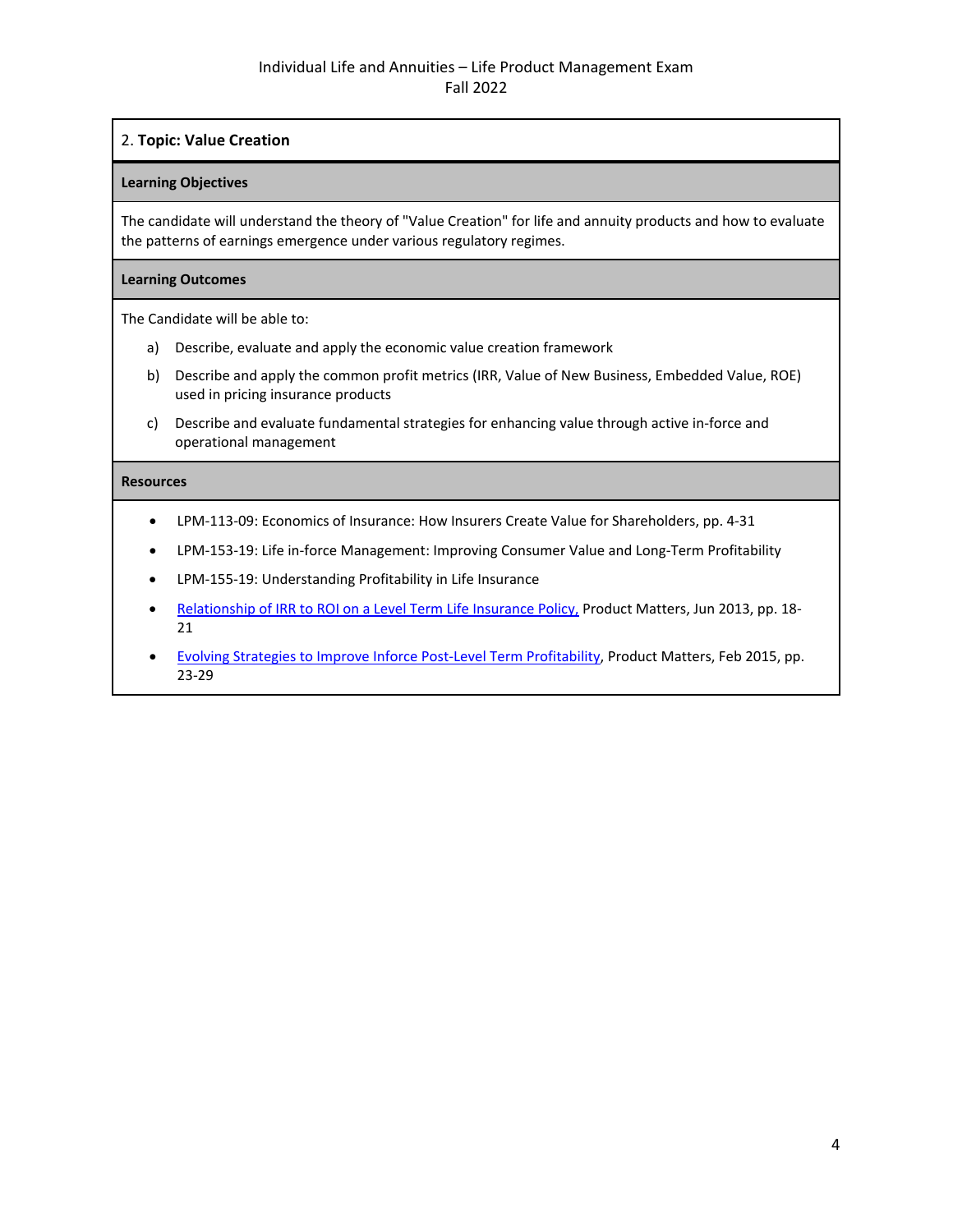# 3. **Topic: Product Management, Operations and Studies**

#### **Learning Objectives**

The candidate will understand common issues and practices related to In Force and New Business Product Management, and how experience studies are designed and used for evaluating past experience and for setting assumptions.

#### **Learning Outcomes**

The Candidate will be able to:

- a) Recommend and justify changes to nonguaranteed elements such as credited rates, policy charges, policyholder dividends and guaranteed renewable premiums
- b) Describe and evaluate compliance with applicable regulations
- c) Describe and assess the impact of adverse selection due to Life Settlements
- d) Describe and evaluate the challenges insurers face in a low and potentially rising interest rate environment
- e) Describe and evaluate how diversification of insurance risks can reduce volatility
- f) Describe and evaluate approaches for quantifying the price of VA guarantees and evaluating hedge effectiveness
- g) Describe how experience studies are designed and used for evaluating past experience, and for setting assumptions
- h) Describe how credit scores and other alternative data might be used to supplement mortality rate estimates
- i) Describe and apply the use of statistical credibility methods used for validating actuarial judgment when evaluating experience
- j) Explain and apply the Limited Fluctuation and Buhlmann credibility methods to mortality and lapse experience study data

- LPM-133-16: Testing for Adverse Selection in Life Settlements: The Secondary Market for Life Insurance Policies, pp. 2-18
- LPM-156-19: The Impact of Stochastic Volatility on Pricing, Hedging and Hedge Efficiency of Withdrawal Benefit Guarantees in Variable Annuities (*Note: Candidates not responsible for mathematical derivations or detailed results, but should understand concepts and methodology*)
- LPM-157-19: Diversification of Longevity and Mortality Risk
- LPM-167-20: TransUnion's TrueRisk Life--Creation and Validation of the Industry's Leading Credit-Based Insurance Score
- LPM-168-20: LexisNexis® Risk Classifier Stratifying Mortality Risk Using Alternative Data Sources
- LPM-171-21: Excerpts from Ch. 12 of *Statutory Valuation of Individual Life and Annuity Contracts*, Claire, Lombardi and Summers, 5<sup>th</sup> Edition (sections 12.3 & 12.4 only)
- [Transition to a High Interest Rate Environment: Preparing for Uncertainty,](https://www.soa.org/globalassets/assets/files/research/projects/research-2015-rising-interest-rate.pdf) SOA Research, Jul 2015,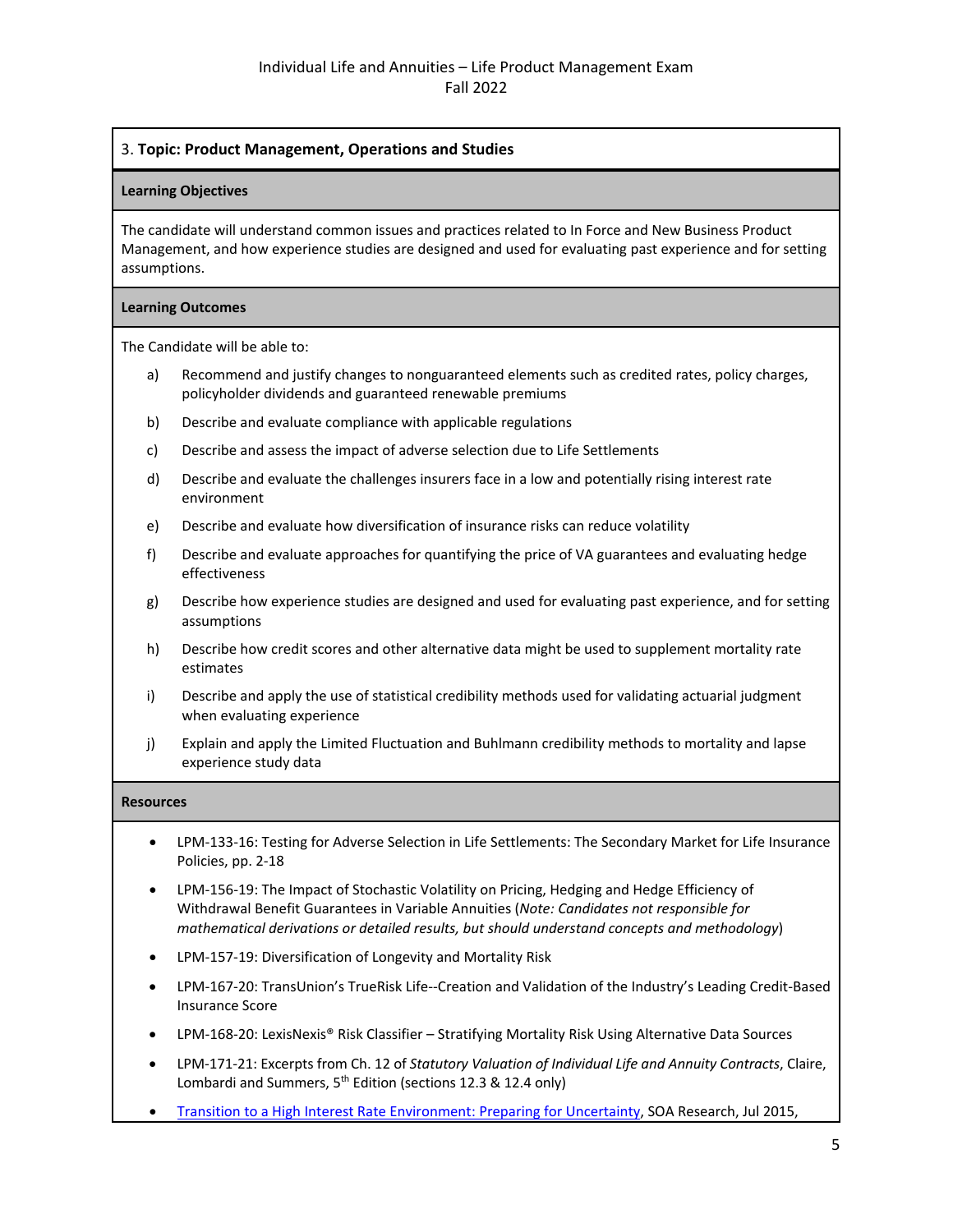Executive Summary, section IV: parts C (1-4 & 8-11 only), D, E & H

- [Experience Study Calculations,](https://www.soa.org/globalassets/assets/Files/Research/experience-study-calculations.pdf) Oct 2016, sections 2-4, 11, 12 15, 17 & 18 (excluding 18.2, 18.8 & 18.9)
- [Credibility Theory Practices,](https://www.soa.org/globalassets/assets/Files/Research/Projects/research-cred-theory-pract.pdf) 2009 (excluding Appendices and formula derivations)
- [Mechanics of Dividends,](https://www.soa.org/globalassets/assets/files/resources/research-report/2022/mechanics-dividends.pdf) SOA Research Institute, Dale Hagstrom, Mar 2022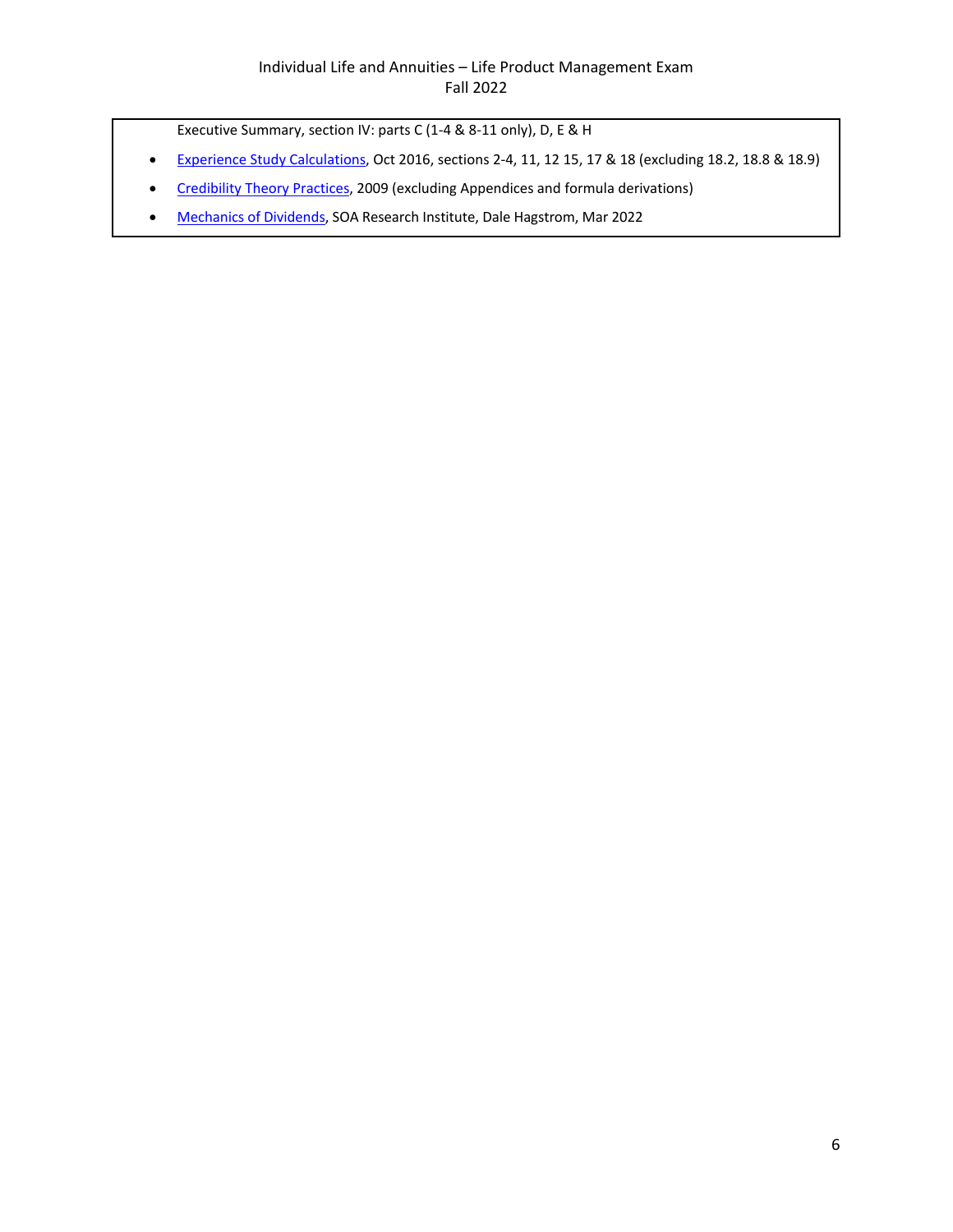# 4. **Topic: Reinsurance**

#### **Learning Objectives**

The candidate will understand the various forms of traditional reinsurance, will be able to assess how and when they are effectively used, and will be able to perform the associated accounting (from both ceding and assuming perspectives) for basic reinsurance transactions.

#### **Learning Outcomes**

The Candidate will be able to:

- a) Evaluate and analyze traditional and advanced reinsurance transactions, and prepare related financial statement entries
- b) Describe and evaluate indemnity reinsurance and evaluate its use, forms, and requirements
- c) Describe risk transfer considerations, and evaluate their impact on reinsurance agreement provisions
- d) Describe and evaluate nonproportional reinsurance arrangements and their use
- e) Describe and evaluate how strategic/customized reinsurance solutions may enhance insurer prospects

- *Life, Health & Annuity Reinsurance,* Tiller, John E. and Tiller, Denise, 4th Edition, 2015
	- o Ch. 4: Basic Methods of Reinsurance
	- o Ch. 5: Advanced Methods and Structures of Reinsurance
	- o Ch. 6: Assumption
	- o Ch. 7: Reinsurance of Inforce Risks
	- o Ch. 9: Risk Transfer Considerations (pp. 269-280)
	- o Ch. 17: Nonproportional Reinsurance
- LPM-160-19: Strategic Reinsurance and Insurance: The Increasing Trend of Customized Solutions, pp. 1- 4, 14-15 & 18-31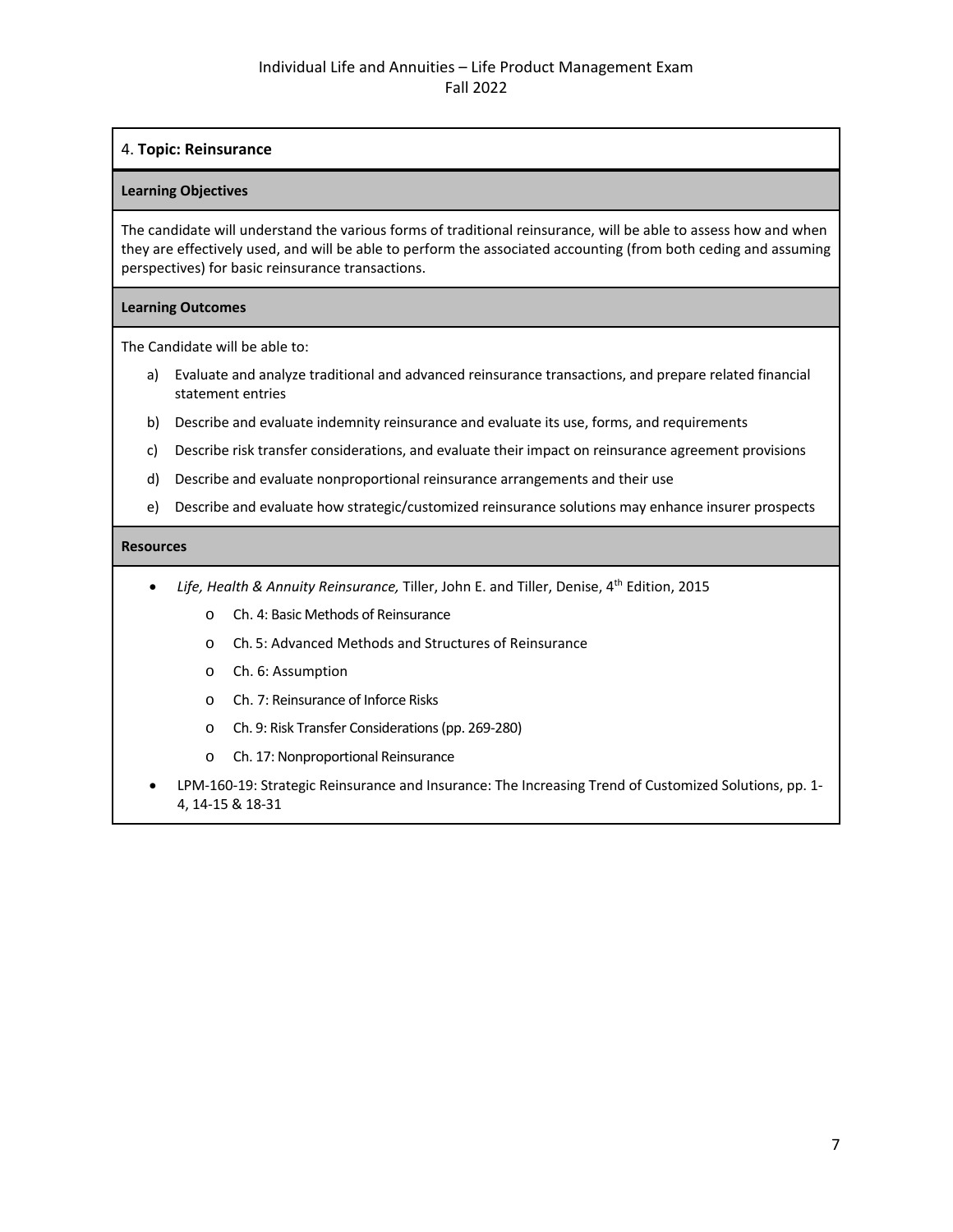# 5. **Topic: Asset and Portfolio Management Topics**

#### **Learning Objectives**

The candidate will understand the role of the Investment Actuary and the Portfolio Management Process in the Life Insurance company context, as well as the common forms of Fixed income securities and their uses, and the methods and processes used for evaluating portfolio performance and asset allocation.

## **Learning Outcomes**

The Candidate will be able to:

- a) Describe the portfolio management process in an insurance company, and the role of Investment Policy, the Investment Actuary, and external portfolio managers
- b) Describe and evaluate how a company's objectives, needs and constraints affect investment strategy and portfolio construction (including capital, funding objectives, risk appetite and risk return tradeoff, tax and accounting, accounting considerations, and constraints such as regulation, rating agency ratings and liquidity
- c) Describe and assess the role of and significant considerations related to the design and function of asset allocation strategies
- d) Describe and assess Fixed Asset Portfolio management methods, and immunization (including derivatives) and cash matching strategies, including:
	- i. Considerations such as managing funds against a bond market index, the classification of possible strategies, the impact of risk factors and tracking risk, and the use of indexing and active strategies
	- ii. Considerations such as managing funds against liabilities, the use of dedication strategies and immunization strategies, the assessment of risk minimization for immunized portfolios, and the use of cash flow matching and combo strategies
	- iii. The use of derivative enabled strategies, and the use of futures, swaps, and options
- e) Describe and assess Alternative Investment Portfolios (including real estate) in the context of an insurance company portfolio
- f) Describe and apply methods and processes for evaluating portfolio performance, including performance attribution, sources of earnings analysis on investment income, benchmarks, metrics, and risk adjusted performance appraisals (including total return vs reported earnings)
- g) Describe the principles of Liquidity Risk Management in an insurance company portfolio management context
- h) Describe and apply conventional yield metrics used in bond performance evaluation
- i) Describe the attributes of US Treasuries, Agency Debt Securities, Municipal bonds, Corporate bonds, Private Money Market securities, Floating Rate Agreements, Agency Mortgage Backed securities, Agency Collateralized Mortgage securities, Interest Rate Swaps and Swaptions, Credit Derivatives and High Yield Bonds, and the markets they are traded in
- j) Describe how an insurance company can hedge against the cost of borrowing through forward rate futures, and perform related calculations
- k) Describe the role of LIBOR and SOFR in an insurance company investment management context